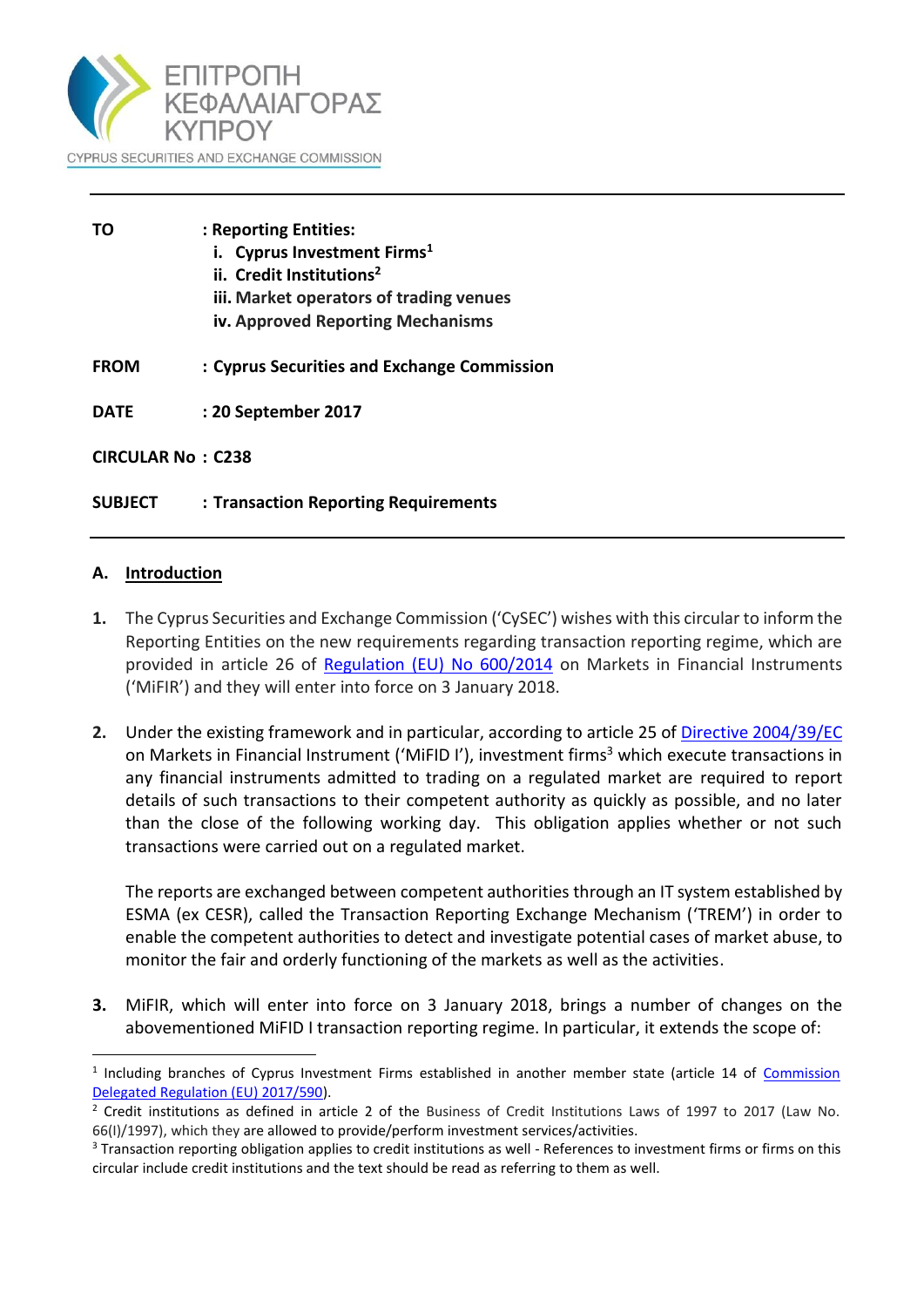- i. financial instruments for which transactions should be reported (additional financial instruments are captured under MiFIR),
- ii. information that should be provided per each transaction (MiFIR extends the information to be included in transaction reports compared to MiFID I from 23 data fields to 65 data fields).
- **4.** For ease of reference and better understanding, the interpretation of terms used in this circular is included in Annex 2.

# **B. Regulatory framework**

- **5.** The regulatory requirements relating to transaction reporting regime are provided in the following documents:
	- i. [Regulation](http://eur-lex.europa.eu/legal-content/EN/TXT/PDF/?uri=CELEX:02014R0600-20160701&from=EN) (EU) 600/2014 on markets in financial instruments MiFIR (title IV).
	- ii. [Commission Delegated Regulation \(EU\) 2017/590](https://www.cysec.gov.cy/CMSPages/GetFile.aspx?guid=8ab70f93-aec9-41c8-b1a1-580a4f16296c) with regard to regulatory technical standards for the reporting of transactions to competent authorities ('Regulation 2017/590')
	- iii. Technical Reporting Instructions MiFIR Transaction Reporting [ESMA/2016/1521](https://www.esma.europa.eu/sites/default/files/library/2016-1521_mifir_transaction_reporting_technical_reporting_instructions.pdf)
	- iv. Guidelines Transaction reporting, order record keeping and clock synchronisation under MiFID II - [ESMA/2016/1452](https://www.esma.europa.eu/sites/default/files/library/2016-1452_guidelines_mifid_ii_transaction_reporting.pdf)
	- v. Questions and Answers on MiFIR Data Reporting [ESMA 70-1861941480-56](https://www.esma.europa.eu/sites/default/files/library/esma70-1861941480-56_qas_mifir_data_reporting.pdf)

# **C. KEY PROVISIONS OF THE NEW TRANSACTION REPORTING REGIME**

**6.** Transaction reporting obligation: Article 26(1) of MiFIR states that investment firms which execute transactions in financial instruments shall report complete and accurate details of such transactions to the competent authority as quickly as possible, and no later than the close of the following working day.

The competent authorities shall establish the necessary arrangements in order to ensure that the competent authority of the most relevant market in terms of liquidity for those financial instruments also receives that information.

The competent authorities shall make available to ESMA, upon request, any information reported in accordance with this article.

- **7.** Financial instruments that are reportable: According to article 26(2) of MIFIR, the obligation to report transactions applies to:
	- i. financial instruments which are admitted or traded on a trading venue or for which a request for admission to trading has been made;
	- ii. financial instruments where the underlying is a financial instrument traded on a trading venue and;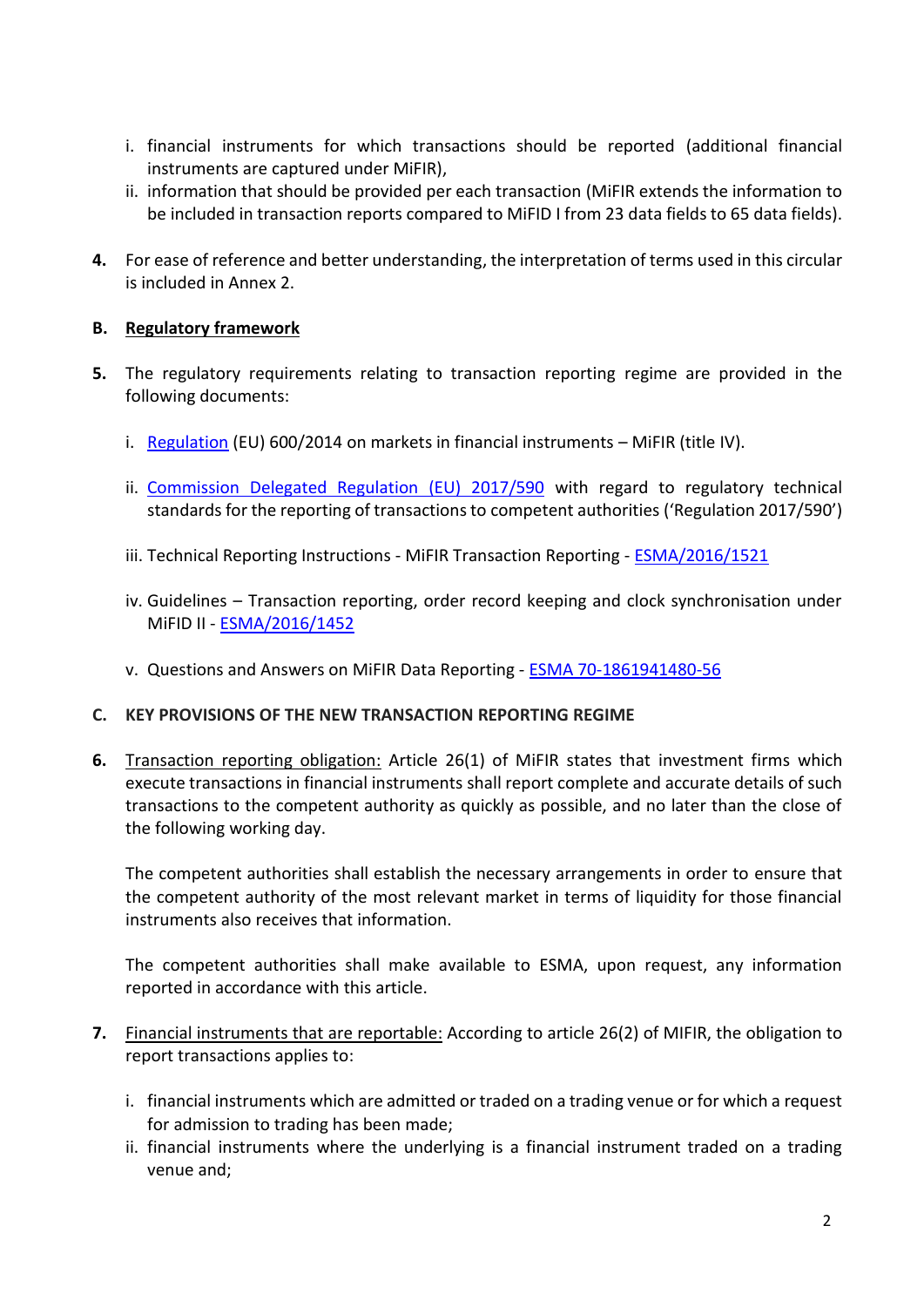iii. financial instruments where the underlying is an index or a basket composed of financial instruments traded on a trading venue.

It is clarified that the reporting obligation applies to transactions in financial instruments referred to in point (i) – (iii) above, irrespective of whether or not such transactions are carried out on a trading venue.

It is further clarified that the transaction reporting obligation captures all transactions on OTC derivatives that the underlying is traded on an EU trading venue, as well as the transactions on financial instruments traded outside the EU but the underlying is traded on an EU trading venue.

The term 'Traded on a Trading Venue' is not defined in the Directive 2014/65/EC (['MiFID II'](http://eur-lex.europa.eu/legal-content/EN/TXT/PDF/?uri=CELEX:32014L0065&from=EN)) or MiFIR. However, ESMA issued an opinion on 22 May 2017 [\(ESMA 70-156-117\)](https://www.esma.europa.eu/sites/default/files/library/esma70-156-117_mifir_opinion_on_totv.pdf) on what means OTC derivatives traded on a trading venue. ESMA is of the view that only OTC derivatives sharing the same reference data details as the derivatives traded on a trading venue should be considered to be TOTV and, hence, subject to MiFIR transaction reporting obligations according to Article 26(2)(a) of MiFIR.

- **8.** Activity that is reportable: The activity that is reportable is the execution of a transaction (article 26(1) of MiFIR). The following clarifications are provided:
	- i. The term 'transaction' is defined under Article 2(1) of Regulation 2017/590 as the conclusion of an acquisition or disposal of a financial instrument referred to in Article 26(2) of MiFIR.
	- ii. The term 'acquisition and disposal' is further clarified in article 2(2) and 2(3) of Regulation 2017/590, respectively.
	- iii. The term 'acquisition' include the following:
		- A purchase of a financial instrument
		- Entering into a derivative contract
		- An increase in the notional amount of a derivative contract
	- iv. A disposal includes the following:
		- Sale of a financial instrument
		- Closing out of a derivative contract
		- A decrease in the notional amount of a derivative
	- v. The term transaction also includes the simultaneous acquisition and disposal of a financial instrument where there is no change in the ownership of that financial instrument but posttrade publication is required under article 6, 10, 20, 21 of MiFIR.
	- vi. Article 2(5) of Regulation 2017/590 specifies what **should not constitute** a transaction for the purposes of article 26 of MiFIR, including repurchase agreements, stock lending, derivative novations and the expiration or redemption of instruments resulting from mandatory events that don't involve an investment decision.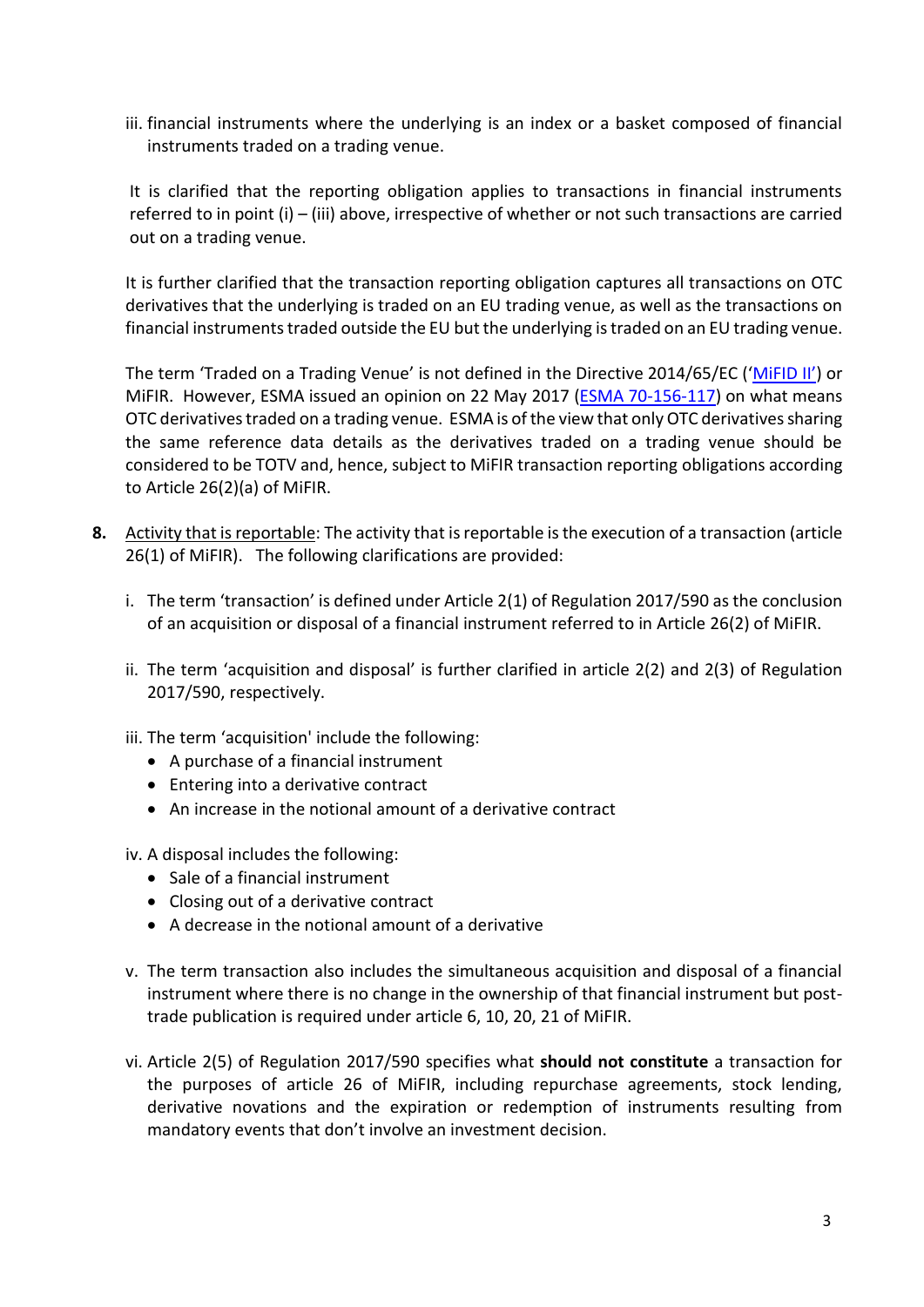vii.Article 3 of Regulation 2017/590 explains further what means 'execution of a transaction' and includes the following:

- Reception and transmission of orders in relation to one or more financial instruments (unless the order is transmitted in accordance with article 4 of Regulation 2017/590 then does not deem to be execution of transaction)
- Execution of orders on behalf of clients
- Dealing on own account
- Making an investment decision in accordance with a discretionary mandate given by a client
- Transfer of financial instruments to or from accounts
- **9.** Arrangements for submitting the transaction reports to competent authorities: Transaction reports are submitted to competent authorities by [article 26(7) of MiFIR]:
	- i. the investment firm itself, or
	- ii. an approved Reporting Mechanism acting on behalf of the investment firm, or
	- iii. the trading venues through whose system the transaction was completed.

It is clarified that the operator of a trading venue reports to competent authorities, details of transactions in financial instruments traded on its platforms which are executed through its system by an entity which is not subject to MiFIR, or when an investment firm delegates to it the responsibility for reporting on its behalf.

**10.** Content of Transactions Reports: Article 26(3) of MiFIR and Table 2, Annex I of Regulation 2017/590 state the fields that the transaction reports should contain. All fields are mandatory unless stated otherwise. Special attention should be paid to following new requirements: details of the identity of the client and identifier and details for the decision maker (article 7 of Regulation 2017/590), identification of person or computer algorithm responsible for investment decision (article 8 of Regulation 2017/590), identification of person or computer algorithm responsible for execution of a transaction (article 9 of Regulation 2017/590), designation to identify an applicable waiver (article 10 of Regulation 2017/590) and designation to identify a short sale (article 11 of Regulation 2017/590).

ESMA issued on October 2016 the 'Guidelines on Transaction Reporting, order record keeping and clock synchronisation under MiFID II' -  $ESMA/2016/1451$ . Guidance is focused, among others, on the construction of transaction reports, field by field for various scenarios that can occur.

**11.** Legal Entity Identifier ('LEI'): Article 26(6) of MiFIR states that investment firms shall use a LEI to identify clients that are legal persons.

Recital 14 and Article 13 of Commission Regulation 2017/590 state explicitly that investment firms should obtain LEIs from their clients before providing services which would trigger reporting obligation in respect to transactions carried out on behalf of those clients and should use these LEIs in their transaction reports. As of 3 January 2018, investment firms will not be able to execute a trade on behalf of a client who is eligible for a LEI and does not have one. For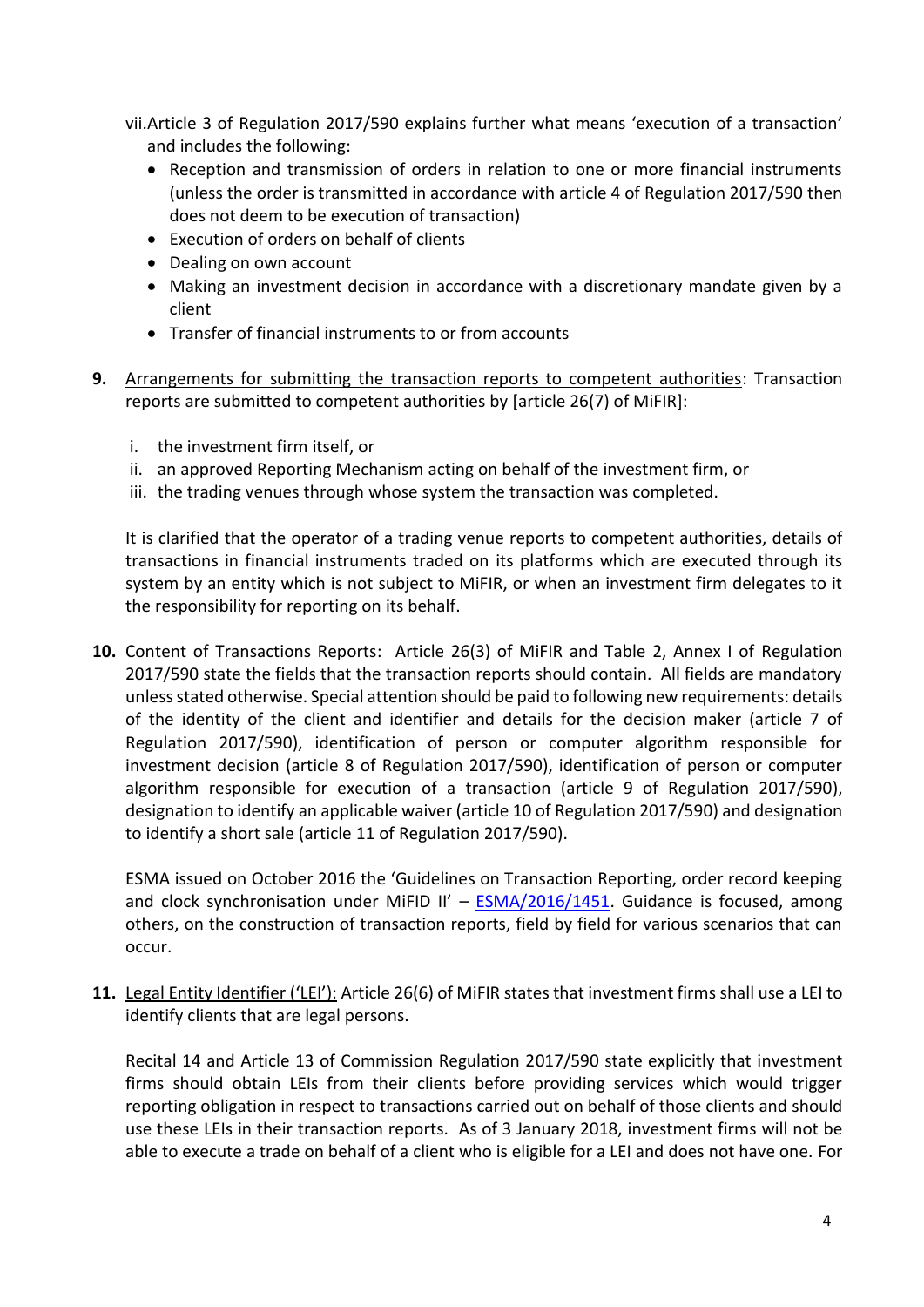more information about LEIs and the procedure that need to be followed by a legal entity in order to obtain one, please refer to CySEC's Circular C237.

# **D. Technical transaction reporting instructions**

- **12.** In the context of facilitating the application of article 26(1) of MiFIR regarding transaction reporting, a common specification for transaction reporting between competent authorities and submitting entities<sup>4</sup> has been developed by ESMA. Therefore, ESMA published, on 26 October 2016, [technical reporting instructions,](https://www.esma.europa.eu/sites/default/files/library/2016-1521_mifir_transaction_reporting_technical_reporting_instructions.pdf) which describes the elements of the interface that shall be built between competent authorities and submitting entities in their member states that should be implemented in the same way by all competent authorities. This is particular refers to overall process for transaction data reporting, common technical format for data submission and common set of data quality controls to be applied to each transaction report.
- **13.** The below diagram shows the context and the key logical components of the transaction reporting and exchange architecture:



- **14.** The overall transaction reporting system is composed of the following logical components:
	- i. Each submitting firm will need to implement a **reporting system** that will be preparing and submitting transaction reports to competent authorities in the requested format.
	- ii. Competent authorities implement a **data reception interface** that will receive data from the submitting firms. This interface shall validate the compliance of the transaction reports with the common format and common validation rules as well as providing feedback to the submitting firms.
	- iii. **Transaction reporting exchange interface (TREM)**: this component shall implement the common set of rules with regards to transaction reports exchange between competent

 $\overline{a}$ 

<sup>4</sup> The term 'submitting entities' in this section refers to persons mentioned in point 9 above.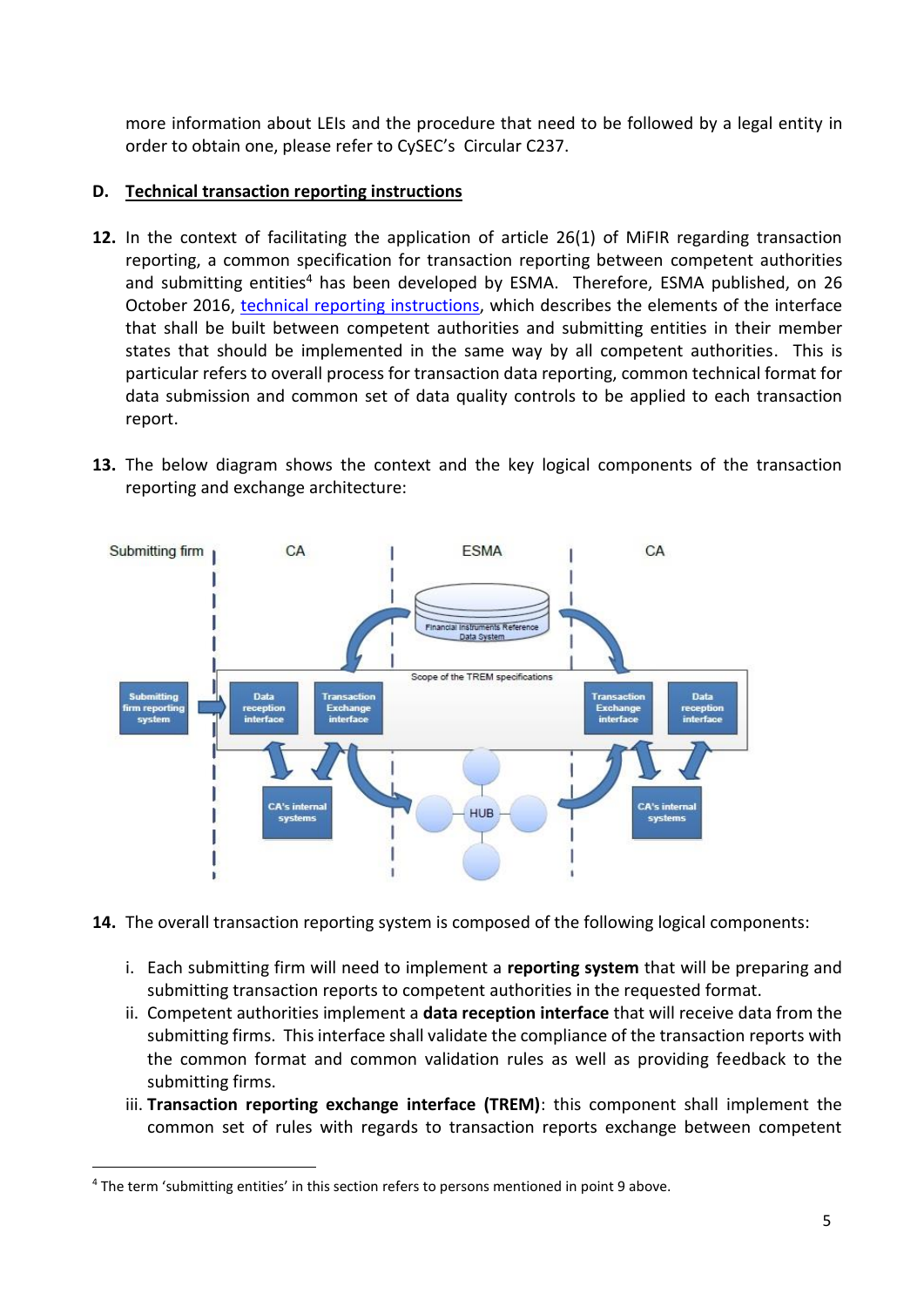authorities. The data format and validation rules should be the same as for the data reported by submitting firms (except for minor technical differences).

- iv. Depending on the needs, competent authorities may also build **internal systems** that will store and analyse the received transaction data.
- v. The **Hub**: the aim of the Hub is to allow authorities to have a secure, central and common facility to exchange their data. The Hub is the network layer of TREM.
- vi. The **Financial Instruments Reference Data System**: in order to process transaction reports (validation and routing), each national authority needs to have the name of the relevant competent authority for all instruments for which transaction reports are required, as well as common shared reference data. Instrument reference data will be published by ESMA.
- **15.** Transactions executed on day T are reported no later than the close of the following working day, i.e. T+1.
- **16.** The incoming reports are run through mandatory validations:
	- i. **File validation** verify compliance of the file with the [XML schemas](https://www.esma.europa.eu/sites/default/files/library/2016-1521_annex_2_mifir_transaction_reporting_iso20022_xml_schemas.zip) (syntax of the whole file and specific transaction reports). If the file is not compliant, the whole file (all transactions included in the file) is rejected.
	- ii. **Content validation**  a set of [validation rules](https://www.esma.europa.eu/sites/default/files/library/2016-1521_annex_1_mifir_transaction_reporting_validation_rules.xlsx) that are executed for each transaction report and verify the content of specific fields. Incorrect transaction reports are rejected whereas correct transactions are processed in further steps. These validation rules include validations dependant on instrument reference data.
- **17.** It is the **responsibility of the submitting entity** to ensure that all feedback files are analysed and all reports are corrected:
	- i. If a feedback containing file error is received, the entire file should be corrected and sent again.
	- ii. If a feedback containing content error is received, only the incorrect transaction report should be corrected and included in a new file sent to the CySEC (the new file may contain both new transaction reports and corrections of previously rejected transactions).
- **18.** The implementation date of the new transaction reporting regime is on 3 January 2018.

# **E. Actions required by Cyprus Investment Firms ('CIFs')<sup>5</sup>**

 $\overline{a}$ 

- **19.** CIFs should ensure that they are familiar with the new transaction reporting requirements.
- **20.** CIFs should ensure that all clients for whom the firm carries out, on their behalf, transactions that are captured under transaction reporting, have a LEI.
- **21.** CIFs should implement a **reporting system** which, or ensure that their existing reporting system, is in line with the technical reporting standards and the applicable schemas.

<sup>&</sup>lt;sup>5</sup> In case the transaction reports will be made to CySEC by an ARM or a market operator of a trading venue on behalf of a CIF, the latter should coordinate with these persons to ensure that the actions required are taken.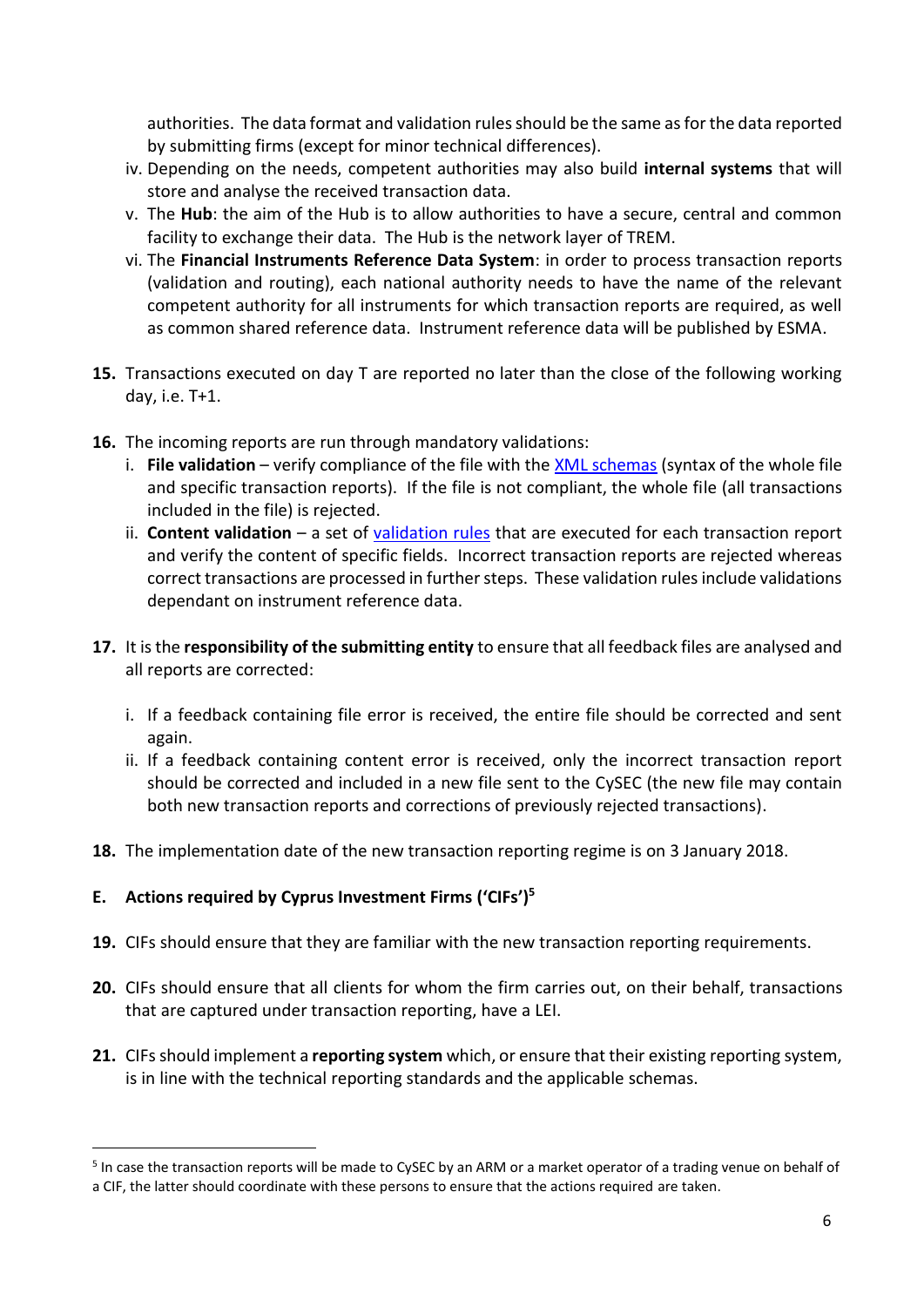- 22. CIFs should follow the technical instructions mentioned in Annex 2 on how to create, sign and submit a transaction report/XML file to CySEC.
- **23.** CySEC will launch a trial period from 9 October to 10 November 2017 regarding transaction reporting. CIFs should submit on a test basis their new XML files. CIFs should perform validation tests before submitting any testing XML files to CySEC. Firms are encouraged to start testing in the early stages of the trial period so as to have enough time to correct possible errors and be ready for full implementation of the relevant requirements as of 3 January 2018.

For any queries, clarifications or any other correspondence, CIFs should send an email or:

- i. regulatory issues and business aspects of transaction reporting, to the email address [mifidii.mifir@cysec.gov.cy](mailto:mifidii.mifir@cysec.gov.cy) .
- ii. technical aspects of transaction reporting, to the email address [information.technology@cysec.gov.cy.](mailto:information.technology@cysec.gov.cy)

Sincerely

Demetra Kalogerou Chairman, Cyprus Securities and Exchange Commission

cc. Cyprus Stock Exchange Central Bank of Cyprus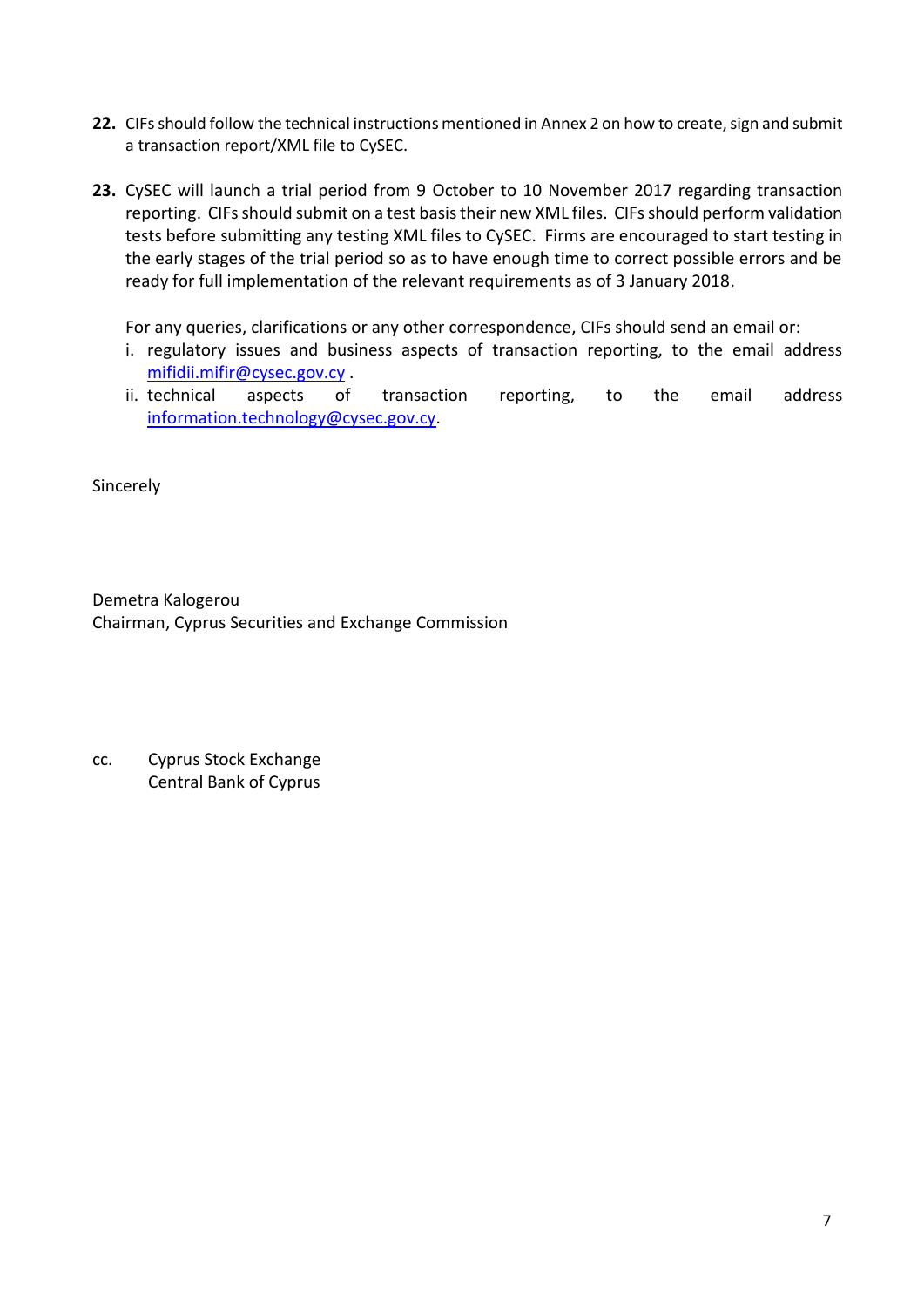### **Annex 1**

# Definitions

- 1. **Trading Venue** means a regulated market, a Multilateral Trading Facility 'MTF' or an Organised Trading Facility ('OTF'), [Article 4(1)(24) of MIFID II].
- 2. **Market operator** means a person or persons who manages and/or operates a business of a regulated market and may be the regulated market itself [Article 4(1)(18) of MiFID II].
- 3. **Financial Instrument** means those instruments specified in Section C of Annex I of MiFID [article 4(1)(15) of MiFID II].
- 4. **Systematic Internaliser** means an investment firm which, on an organized, frequent systematic and substantial basis, deals on own account when executing client orders outside a regulated market, an MTF or an OTF without operating a multilateral system [Article 4(1)(20) of MiFID II].
- 5. **Regulated Market** means a multilateral system operated and/or managed by a market operator, which brings together or facilitates the bringing together of multiple third-party buying and selling interests in financial instruments – in the system and in accordance with its non-discretionary rules in a way that results in a contract, in respect of the financial instruments admitted to trading under its rules and/or systems, and which is authorised and functions regularly and in accordance with Title III of MiFID II [Article 4(1)(21) of MiFID II].
- 6. **Multilateral trading facility or MTF** means a multilateral system operated by an investment firm or a market operator which brings together multiple third party buying and selling interests in financial instruments in a system and in accordance with non-discretionary rules - in a way that results in a contract in accordance with Title II of MiFID [Article 4(1)(22) of MiFID II].
- 7. **Organised Trading facility or OTF** means a multilateral system which is not a regulated market or an MTF and in which multiple third party buying and selling interests in bonds, structured finance products, emission allowances or derivative are able to interact in the system in a way that results in a contract in accordance with Title II of MiFID [Article 4(1)23) of MiFID II].
- 8. **Approved reporting mechanism or 'ARM'** means a person authorised under MiFID to provide the services of reporting details of transactions to competent authorities or to ESMA on behalf of investment firms [Article 4(1)(54) of MiFID II].